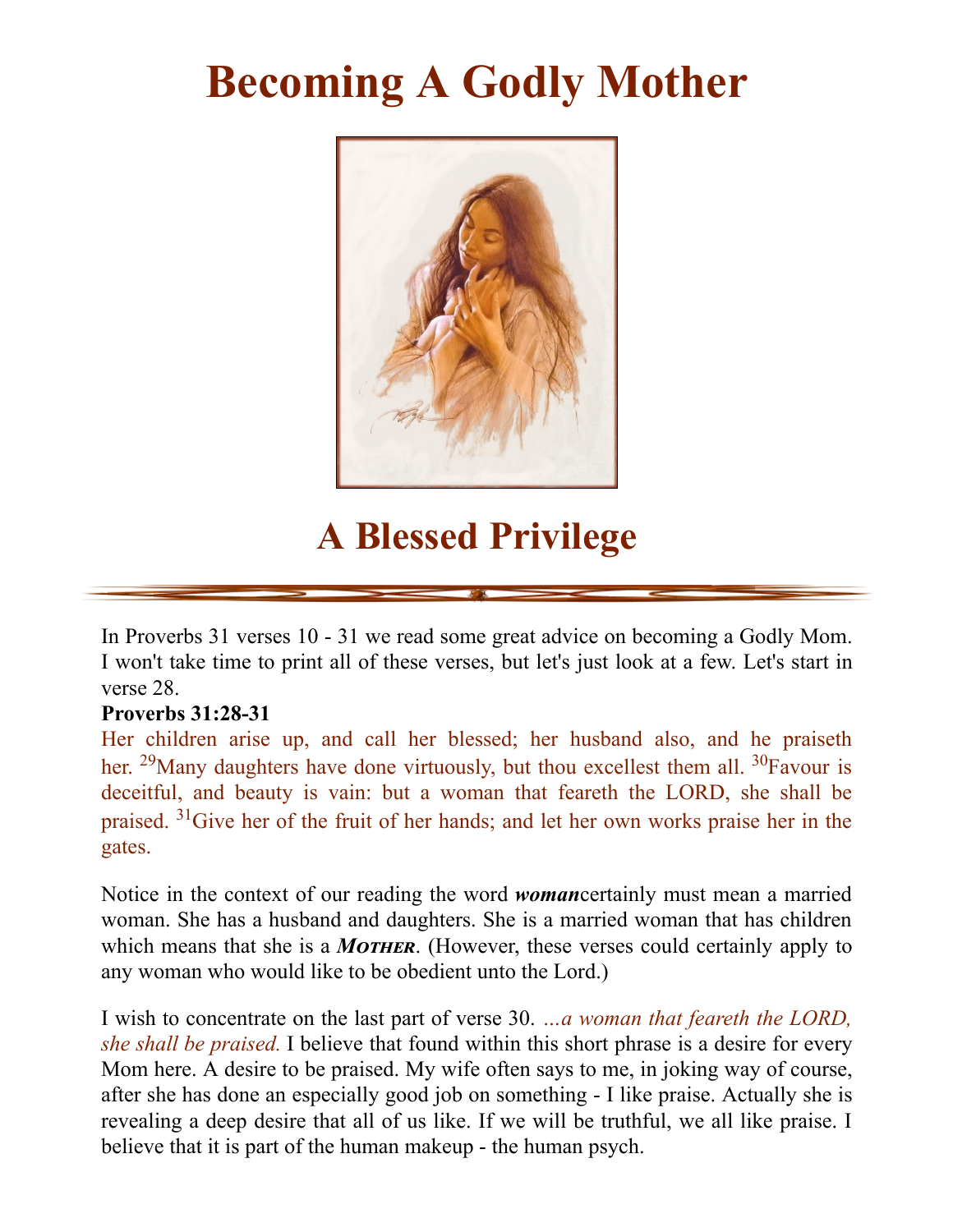This word praise comes from a word that has a background meaning of *clearness, brilliant light, giving light* and continues on in its meaning to come to mean *singing*. Our translators recognized the exact meaning in this particular conjugation as *to be praised*. We might say it this way: 'to sing someone's virtues.' In other words, to praise them. And we all like praise - don't we?

So what does this Mom do to earn the praise of her God and the people around her? Look at verse 31.

"…let her own works praise her in the gates" What is the basis for this Mother's works bringing her praise?

She is "…a woman that feareth the LORD."

Fear is an emotion that can be described as being afraid. When you look at this and related emotions we see a trend. Here is what Noah Webster says about these emotions starting with fear:

"*A painful emotion or passion excited by an expectation of evil, or the apprehension of impending danger. Fear expresses less apprehension than dread, and dread less than terror and fright. The force of this passion, beginning with the most moderate degree, may be thus expressed, fear, dread, terror, fright. Fear is accompanied with a desire to avoid or ward of the expected evil. Fear is an uneasiness of mind, upon the thought of future evil likely to befall us.*"

However, there is another aspect to fear that we must consider. Again we turn to Mr. Webster:

*"In scripture, fear is used to express a filial or a slavish passion. In good men, the fear of God is a holy awe or reverence of God and his laws, which springs from a just view and real love of the divine character, leading the subjects of it to hate and shun every thing that can of end such a holy being, and inclining them to aim at perfect obedience"*. **This is filial fear**. Respect and yet fear of our parents.

## **Jeremiah 32** - I will put my fear in their hearts.

Probably all of us have experienced both aspects of this emotion called fear. There certainly are both aspects of this fear when we look at the expression, **"…***the fear of the L***."**

So, if Mothers have a proper fear of the LORD it will cause them to exercise wisdom. **Proverbs 9:10** - The fear of the LORD is the beginning of wisdom: and the knowledge of the holy is understanding. I believe that "*the fear of the LORD*" will impel a Mother to seek Salvation -

**Proverbs 14:26-27** - In the fear of the LORD is strong confidence: and his children shall have a place of refuge.  $27$ The fear of the LORD is a fountain of life, to depart from the snares of death.

**Proverbs 19:23** - The fear of the LORD tendeth to life: and he that hath it shall abide satisfied; he shall not be visited with evil.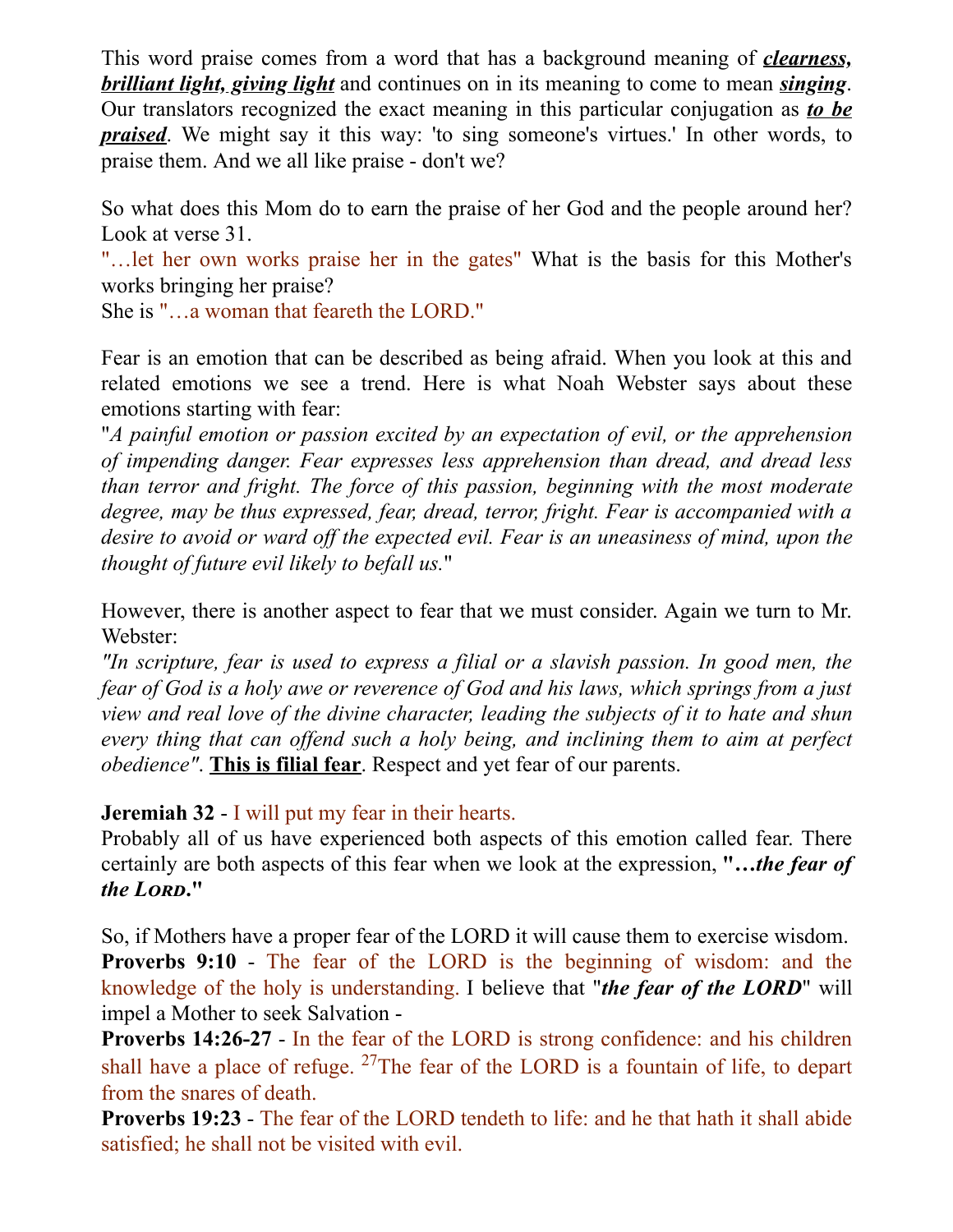Life is in Jesus Christ and **a woman that feareth the LORD** will seek life not death. How about it Mom? Have you sought out Jesus and trusted Him for salvation? Surely you would not want to be caught in *the snares of death*? Surely you would not want to *be visited with evil*? The only way to escape is to trust Jesus as your Saviour. Have you done so?

Here is one thing that "the fear of the LORD" will do for you after you get saved. "*… a woman that feareth the LORD*" will get her prayers answered.

**Hebrews 5:7** - Who in the days of his flesh, when he had offered up prayers and supplications with strong crying and tears unto him that was able to save him from death, and was heard in that he feared;

Jesus Christ …"*feared*." Do you understand? Was he afraid of His Father in the first sense that we talked about at the beginning of the message? No. But, did Jesus fear God in the second sense that we talked about? Jesus always got His prayers answered in response to His filial fear. I believe that when we fear properly, God will listen and answer our prayers. Let's listen to Mr. Webster's thought on that sense again.

"I*n good men, the fear of God is a holy awe or reverence of God and his laws, which springs from a just view and real love of the divine character, leading the subjects of it to hate and shun every thing that can of end such a holy being, and inclining them to aim at perfect obedience. This is filial fear.*"

So, Mom, a proper fear of the Lord will bring answers to your prayers.

I believe that there is something very special about being a Mother as you have already gathered. One of the very special things about being a Mother from a Biblical point of view is that you can never fill to capacity or exhaust the love that is in her heart for her children. You know why? Because God enlarges her heart so that her love will never stop. And you know the basis for this? It is Godly fear.

**Isaiah 60:5** - Then thou shalt see, and flow together, and **thine heart shall fear, and be enlarged**; because the abundance of the sea shall be converted unto thee, the forces of the Gentiles shall come unto thee.

**Psalm 119:32** - I will run the way of thy commandments, when thou shalt enlarge my heart.

Becoming a Godly Mom is not an overnight task. It is like anything else in the Christian life-it involves submission to the will of God in your life and dedication to following the guidance of the Holy Spirit on a daily basis. It may seem impossible, but not with God's power. He can and will give you what you need to be the Mom that He wants you to be. Trust Him and He will give you the desires of your heart.

**Proverbs 3:5-6** - Trust in the LORD with all thine heart; and lean not unto thine own understanding. In all thy ways acknowledge him, and he shall direct thy paths.